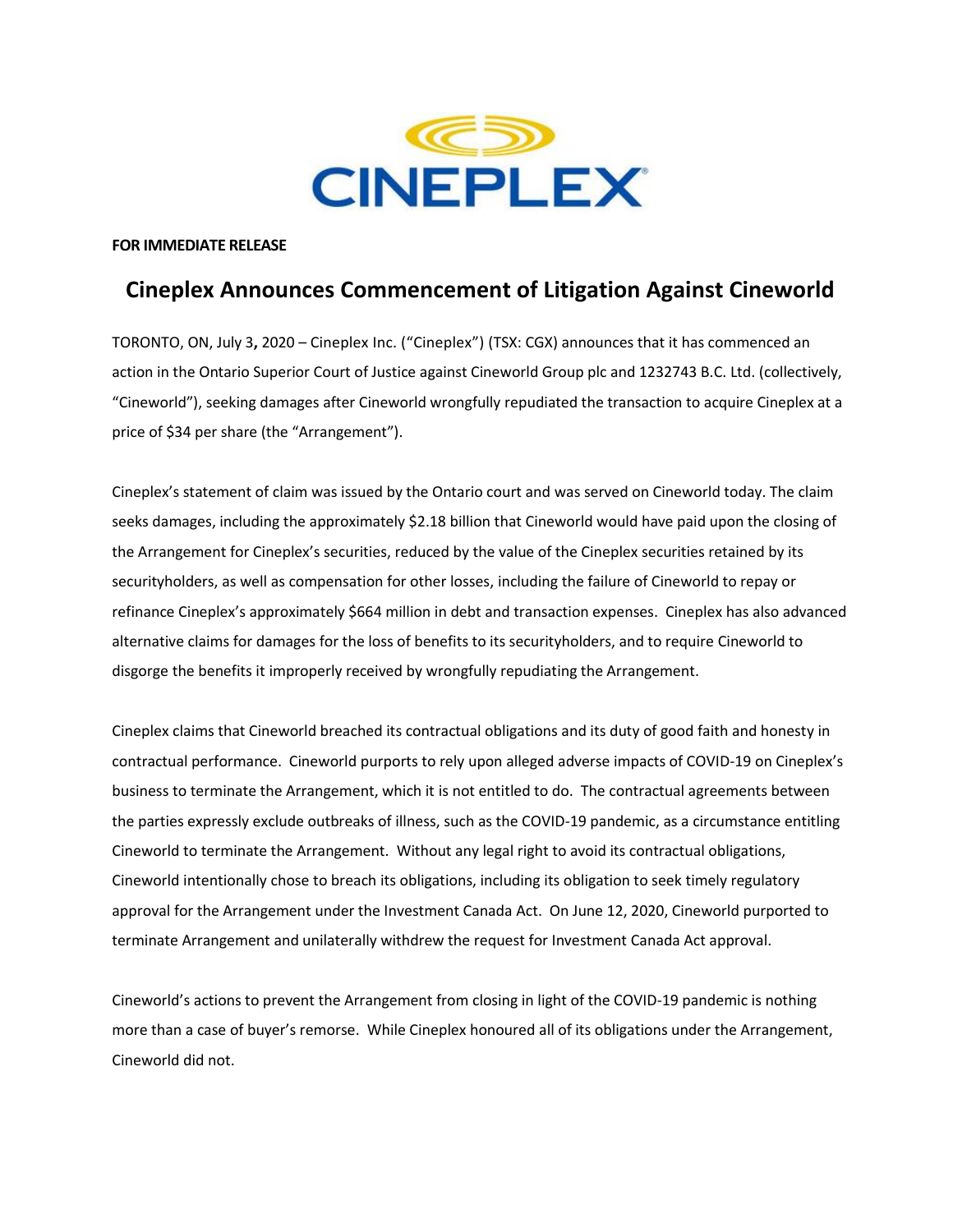Due to uncertainties inherent in litigation, it is not possible for Cineplex to predict the timing or final outcome of the legal proceedings against Cineworld or to determine the amount of damages, if any, that may be awarded.

-30-

## **Caution Regarding Forward-Looking Statements**

Certain information included in this news release contains forward-looking statements within the meaning of applicable securities laws. These forward-looking statements include, among others, statements with respect to Cineplex's objectives, goals and strategies to achieve those objectives and goals, as well as statements with respect to Cineplex's beliefs, plans, objectives, expectations, anticipations, estimates and intentions. The words "may", "will", "could", "should", "would", "suspect", "outlook", "believe", "plan", "anticipate", "estimate", "expect", "intend", "forecast", "objective" and "continue" (or the negative thereof), and words and expressions of similar import, are intended to identify forward-looking statements.

By their very nature, forward-looking statements involve inherent risks and uncertainties, including those described in Cineplex's Annual Information Form ("AIF"), its MD&A for the year ended December 31, 2019 and for the first quarter ended March 31, 2020 (collectively, the "MD&A"). Those risks and uncertainties, both general and specific, give rise to the possibility that predictions, forecasts, projections and other forward-looking statements will not be achieved. Certain material factors or assumptions are applied in making forward-looking statements and actual results may differ materially from those expressed or implied in such statements. Cineplex cautions readers not to place undue reliance on these statements, as a number of important factors, many of which are beyond Cineplex's control, could cause actual results to differ materially from the beliefs, plans, objectives, expectations, anticipations, estimates and intentions expressed in such forward-looking statements. These factors include, but are not limited to, the duration and impact of the COVID-19 pandemic on Cineplex, the movie exhibition industry and the economy in general, as well as Cineplex's response to the COVID-19 pandemic as it relates to the closure of its theatres and location-based entertainment venues, employee reductions and other cost-cutting initiatives, and increased expenses relating to safety measures taken at its facilities to protect the health and well-being of customers and employees; Cineplex's expectations with respect to liquidity and capital expenditures, including its ability to meet its ongoing capital, operating and other obligations, and anticipated needs for, and sources of, funds; Cineplex's ability to execute cost-cutting and revenue enhancement initiatives in response to the COVID-19 pandemic; and risks generally encountered in the relevant industry, competition, customer, legal, taxation and accounting matters; the outcome of any litigation surrounding the termination of the Cineworld transaction; and diversion of management time on litigation related to the Cineworld transaction.

The foregoing list of factors that may affect future results is not exhaustive. When reviewing Cineplex's forwardlooking statements, readers should carefully consider the foregoing factors and other uncertainties and potential events. Additional information about factors that may cause actual results to differ materially from expectations and about material factors or assumptions applied in making forward-looking statements may be found in the "Risks and Uncertainties" section of Cineplex's MD&A.

Cineplex does not undertake to update or revise any forward-looking statements, whether as a result of new information, future events or otherwise, except as required by applicable Canadian securities law. Additionally, we undertake no obligation to comment on analyses, expectations or statements made by third parties in respect of Cineplex, its financial or operating results or its securities. All forward-looking statements in this news release are made as of the date hereof and are qualified by these cautionary statements. Additional information, including Cineplex's AIF and MD&A, can be found on SEDAR at www.sedar.com.

## **About Cineplex**

Cineplex (TSX: CGX) is a top-tier Canadian brand that operates in the film entertainment and content, amusement and leisure, and media sectors. As a leading entertainment and media company, Cineplex welcomes millions of guests annually through its circuit of theatres and location-based entertainment ("LBE") venues across the country. In addition to being Canada's largest and most innovative film exhibitor, Cineplex also